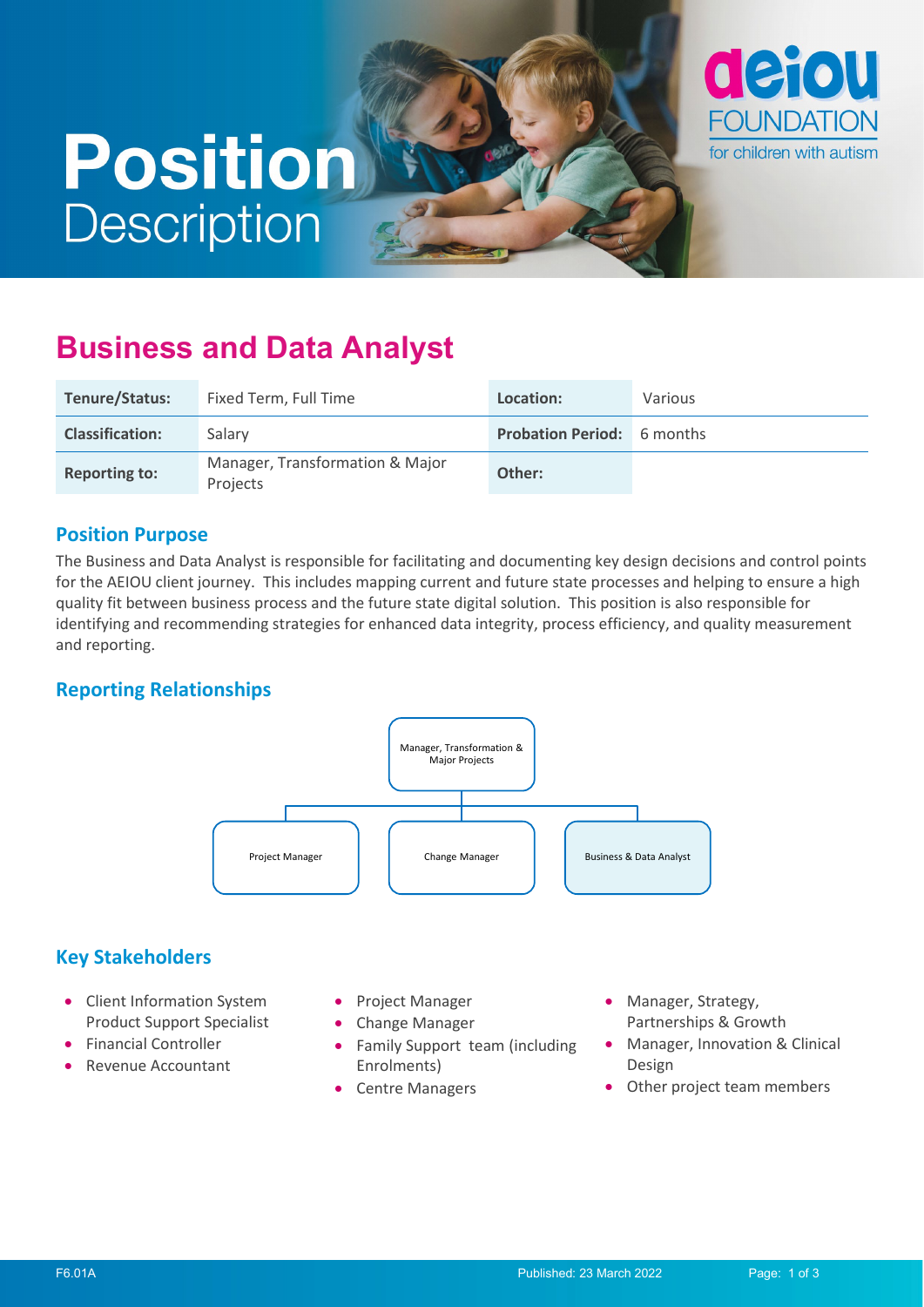# **Responsibilities**

| <b>Area</b>                                                     | <b>Responsibilities</b>                                                                                                                                                                                                                                                                                                                                                                                    |
|-----------------------------------------------------------------|------------------------------------------------------------------------------------------------------------------------------------------------------------------------------------------------------------------------------------------------------------------------------------------------------------------------------------------------------------------------------------------------------------|
| <b>Positive child</b><br>and family<br>experience               | Identify and problem solve touch points with clients that currently diminish the client<br>experience (including duplicate data capture and approvals)<br>Recommend process improvements that can streamline client data capture and<br>maintenance<br>Collaborate on client data architecture to ensure robust and contemporary data set can<br>be captured, enhanced, and maintained                     |
| <b>Process</b><br>analysis,<br>documentation,<br>and governance | Build and maintain a process matrix to help identify owners and key stakeholders<br>Update and enhance current state process maps (and where relevant, SIPOCs) across the<br>client journey<br>• Work with stakeholders to define future state processes and help capture supporting<br>documentation for system and non-system enabled steps<br>Integrate supporting documentation into corporate systems |
| <b>Commercial</b><br>analysis and<br>measurement                | Provide support for the design and development of key measures and reports to support<br>$\bullet$<br>new processes and system capability (including process automation)<br>Support data integrity checks, data modelling, and data upgrades<br>$\bullet$<br>Identify opportunities and risks associated with complex workflows that sit across systems<br>$\bullet$<br>and internal/external stakeholders |
| <b>Enable</b><br>collaboration                                  | Engage multi-disciplinary stakeholders in the benefits of process mapping and re-<br>engineering<br>Assist with the development of strategies and controls to ensure compliance and alignment<br>with new system solutions<br>Advise stakeholders on the most appropriate tool/document for visualising the flow of<br>work                                                                                |
| Project<br>management                                           | Provide input into project plans and regular project reporting of risks, issues, and<br>dependencies<br>Provide local level project management of workshops and process mapping<br>Collaborate with the project team (including the Project Manager and Change Manager)<br>to coordinate key outcomes in alignment with the project plan / key milestones                                                  |

#### **Organisational responsibilities**

- Role model AEIOU values and demonstrate excellence in professional practice and ethical behaviour
- Comply with AEIOU policies and procedures, including:
	- o Workplace, Health and Safety directives and practices
	- o Employee Code of Conduct ensuring that conduct reflects our commitment to a workplace that is free from harassment and inclusive.
- Use AEIOU resources and equipment efficiently, economically, and honestly